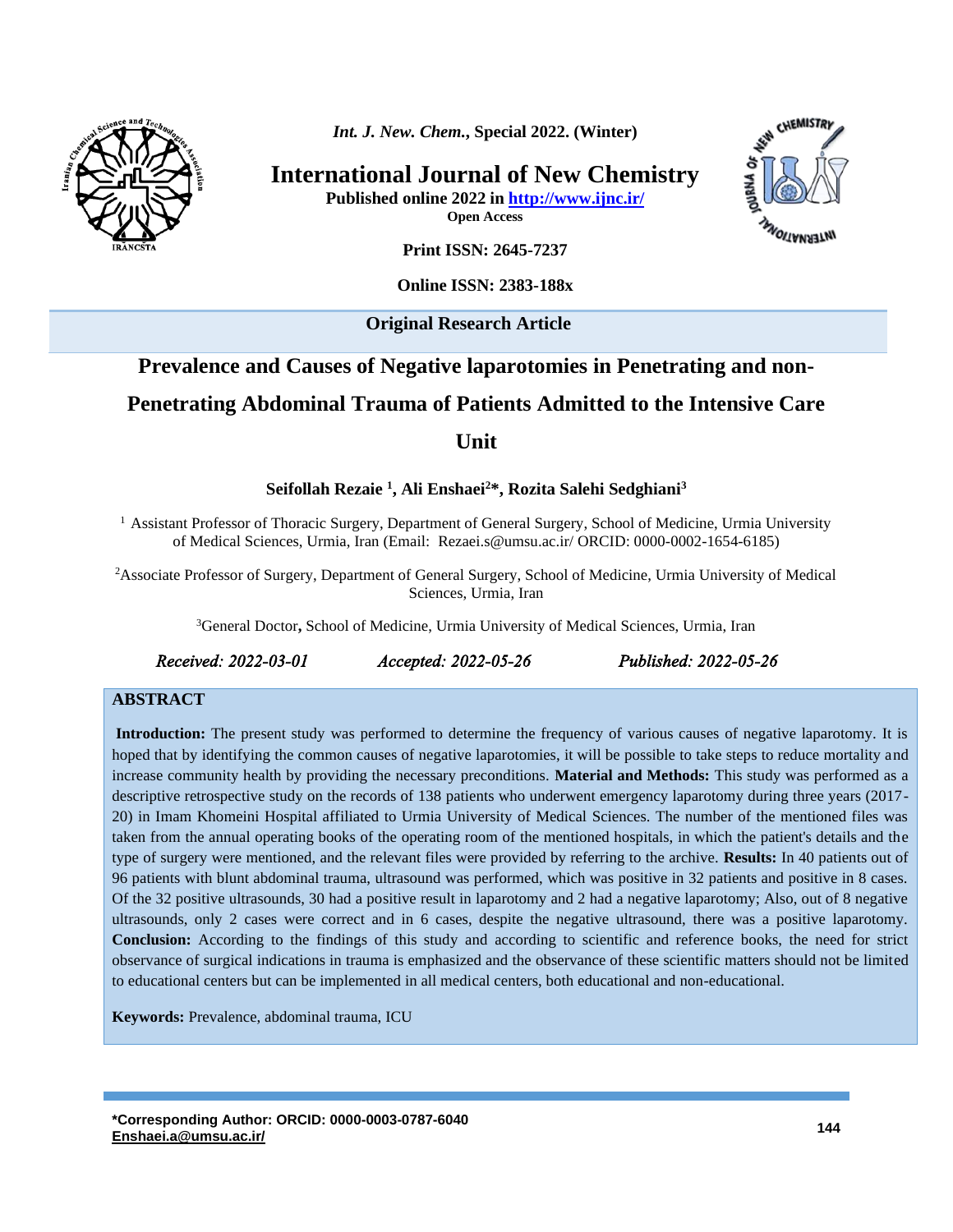## **Introduction**

In general, an incision in any part of the abdomen that results in the opening of the abdominal cavity is called a laparotomy. Various abdominal diseases and disorders can lead to laparotomy. Common incisions used in abdominal cavity exploration include vertical, transverse, and transverse-inclined incisions. Vertical section includes two types of midlines and paramedian [1- 3]. Among them, almost all surgical operations on the abdomen or posterior peritoneum can be performed with a midline incision; For this reason, this method is widely used paramedian [4-6]. The term laparotomy is equivalent to the midline incision; In this article, laparotomy means midline incision. About 50% of referrals to general surgeons are acute surgical emergencies, about half of which are followed by abdominal symptoms (mainly abdominal pain) and half of which lead to abdominal surgery paramedian [7-9]. The use of emergency laparotomy generally includes the following: 1- Abdominal trauma 2- Acute abdominal surgery paramedian [10-13]. Trauma and injury and its consequences are among the major problems of today's societies and a serious threat to the health of society, and the abdomen is one of the most common parts of the body that suffers from injury; According to internal reports, about one million people are injured in various accidents every year, and in most cases, intra-abdominal viscera are damaged paramedian [14]. Abdominal trauma is divided into two general categories, impenetrable and penetrating paramedian [15-17]. In general, the mortality rate from blunt trauma is much higher than penetrating trauma, and despite new and better diagnostic methods such as CT scans, abdominal trauma is still a complex issue for any physician. About 60% of blunt traumas are due to car accidents and 20% of penetrating traumas occur in the abdomen paramedian [18-20]. The spleen, liver, kidneys and intestines are the most commonly vulnerable organs in abdominal trauma. The most common organ injured in blunt trauma is the spleen, and the most common organ damaged in penetrating trauma is the intestines paramedian [21-23]. Physical examination is still the most reliable diagnostic method in conscious patients, but diagnostic methods and facilities such as plain X-ray, sonography, CT scan and abdominal lavage can also be used. Laparoscopy is another possibility that can be used in some patients due to its various diagnostic possibilities; However, in critically ill and emergency patients, doing so is questionable in terms of usefulness paramedian [24]. Laparoscopy seems to be the ideal diagnostic tool for stable patients with possible anterior abdominal injury due to the excellent view of the liver to the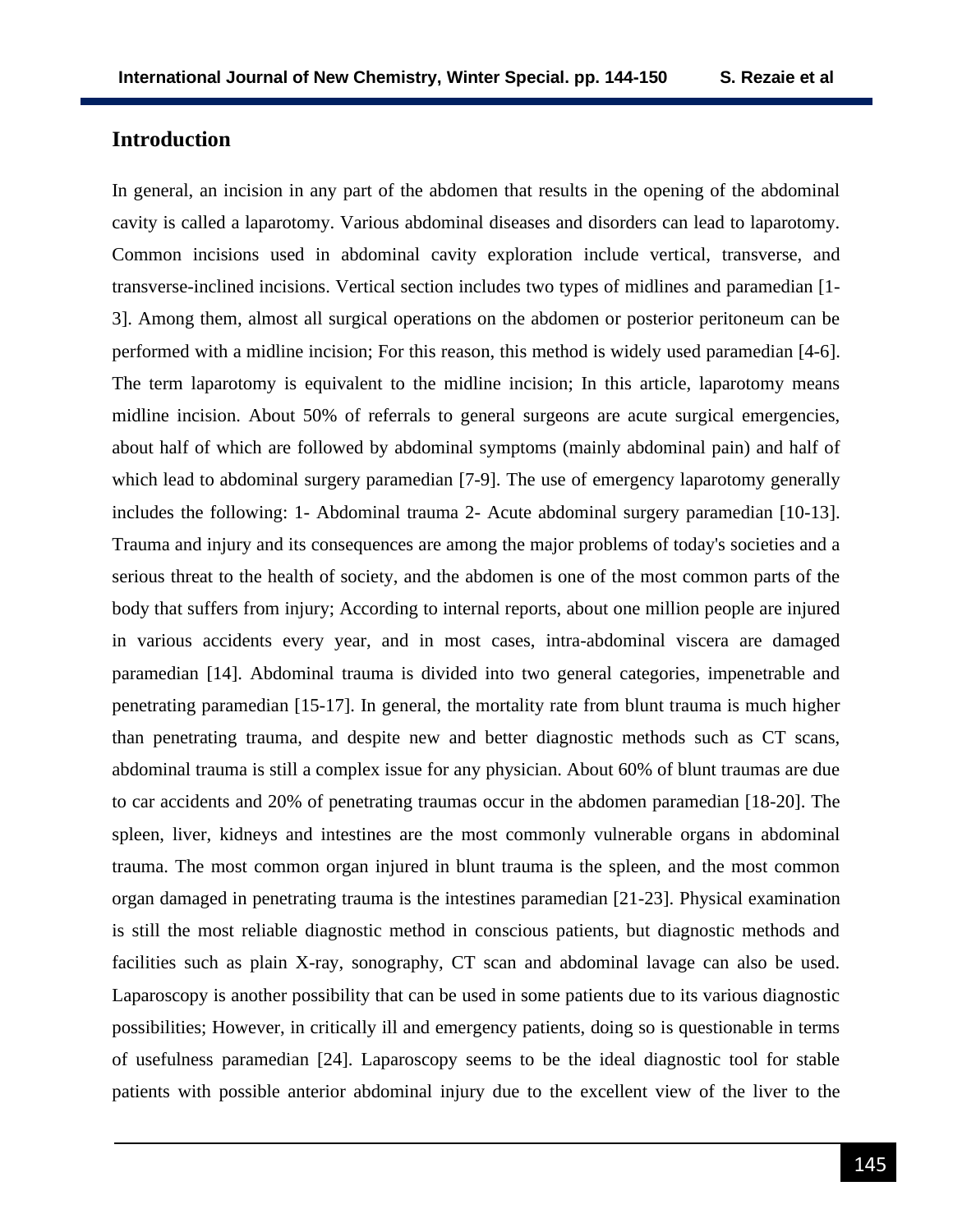anterior diaphragm paramedian [25-27]. A potential concern is carbon dioxide embolism through hepatic venous injury, but this complication can be minimized with smaller laparoscopies that can be used under local anesthesia paramedian [28-30]. The present study was performed to determine the frequency of various causes of negative laparotomy. It is hoped that by identifying the common causes of negative laparotomies, it will be possible to take steps to reduce mortality and increase community health by providing the necessary preconditions [31].

#### **Material and Methods**

This study was performed as a descriptive retrospective study on the records of 138 patients who underwent emergency laparotomy during three years (2017-20-20) in Imam Khomeini Hospital affiliated to Urmia University of Medical Sciences. The number of the mentioned files was taken from the annual operating books of the operating room of the mentioned hospitals, in which the patient's details and the type of surgery were mentioned, and the relevant files were provided by referring to the archive. Data were collected using a questionnaire designed for this purpose and then analyzed using SPSS software. It should be noted that in this study, only emergency laparotomies with midline incision were included in the study and the rest of the surgeries with other incisions were excluded from the study. All patient information is available to the researcher only and the results of the study are presented in groups and without names. All stages of the study were approved by the University Ethics Committee .

# **Results**

Out of 138 patients, 112 (81%) were male and 26 (19%) were female. Patients were in different age groups. The number of laparotomized patients following penetrating trauma was 42 (30.5%) and 96 patients (69.5%) underwent emergency laparotomy following penetrating trauma. The highest prevalence of abdominal trauma was in the third decade of life. Out of 96 cases of blunt abdominal trauma, 88 cases (91.6%) had abdominal injuries and 8 cases (8.4%) had negative laparotomy; Out of 42 cases of penetrating abdominal trauma, 22 cases (50%) had abdominal injuries and in 20 patients (48%) laparotomy was negative. Abdominal lavage was not performed for any disease and abdominal paracentesis (peritoneal tap) was performed in only 4 cases, all of which were positive and their laparotomy was positive. In 40 patients out of 96 patients with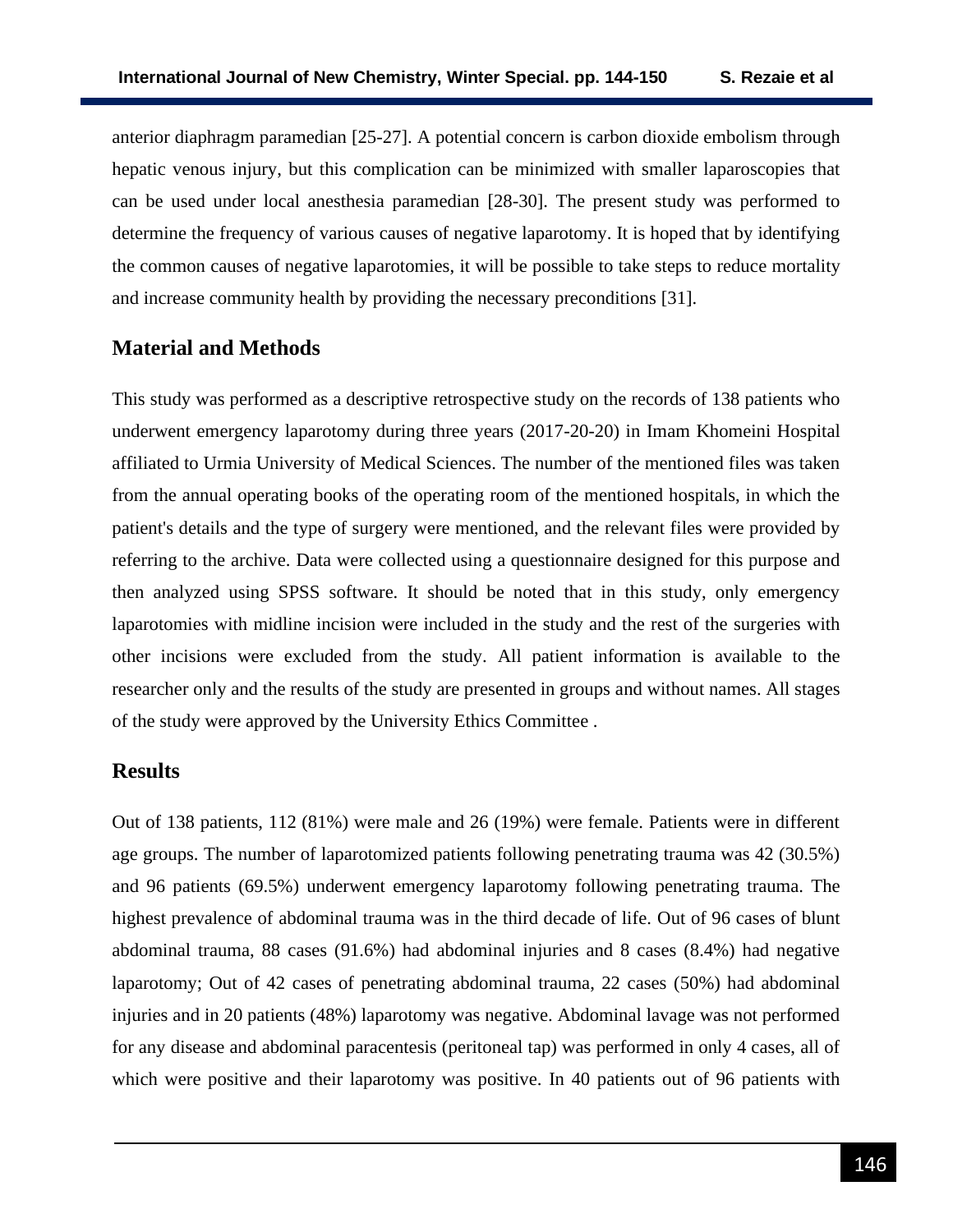blunt abdominal trauma, ultrasound was performed, which was positive in 32 patients and positive in 8 cases. Of the 32 positive ultrasounds, 30 had a positive result in laparotomy and 2 had a negative laparotomy; Also, out of 8 negative ultrasounds, only 2 cases were correct and in 6 cases, despite the negative ultrasound, there was a positive laparotomy. Of the 138 trauma patients who underwent laparotomy, 10 died, all due to blunt trauma.

## **Discussion**

In this study, the highest number of emergency laparotomies following trauma (40%) was in the age group of 30-30, which is consistent with the statistics presented in reference books. In this study, the male to female ratio was 3.4; The reason for the increase in trauma cases in men is mostly due to the appropriateness of work and social conditions that expose them to more trauma. The highest prevalence of abdominal trauma was in the third decade of life and in women in the first and second decades. 70% of male traumas in the third decade were of the penetrating type and in all age groups, 50% of the traumas were of the penetrating type and all of them were caused by stabbing, which can explain the importance of social and cultural problems [32-34]. In this study, the most common type of abdominal trauma was non-penetrating type due to car and vehicle accident (52.2%) and penetrating trauma due to stabbing (26.1%) was in the next rank. It seems that observing the principles and rules of traffic and correcting the driving culture and reducing the factors involved in the occurrence of accidents (roads, etc.) and in general, cultural promotion is one of the things that can play an important role in reducing these complications [35]. Findings related to laparotomy showed that about 50% of penetrating abdominal trauma and about 8.5% of non-penetrating trauma were negative; The reason for the high rate of negative laparotomy in penetrating abdominal trauma should be sought in the choice of criteria for surgery, or it is better to attribute the cause of this increase to incorrect choice of criteria for surgery and even lack of scientific criteria in laparotomy [36]. The most common injured organs were in sphincter trauma, spleen (34.1%) and liver (32%) and in penetrating trauma of the intestine, which is almost according to the scientific reference books. In this study, the mortality rate in trauma was 7.2% and all were related to impenetrable trauma; The mortality rate was 20% in liver trauma and 12% in splenic trauma; This rate is mentioned in reference books as 10% -15% and 1%, respectively; The high mortality rate in liver and spleen trauma was mainly related to delayed delivery to the hospital, severity of trauma and other associated non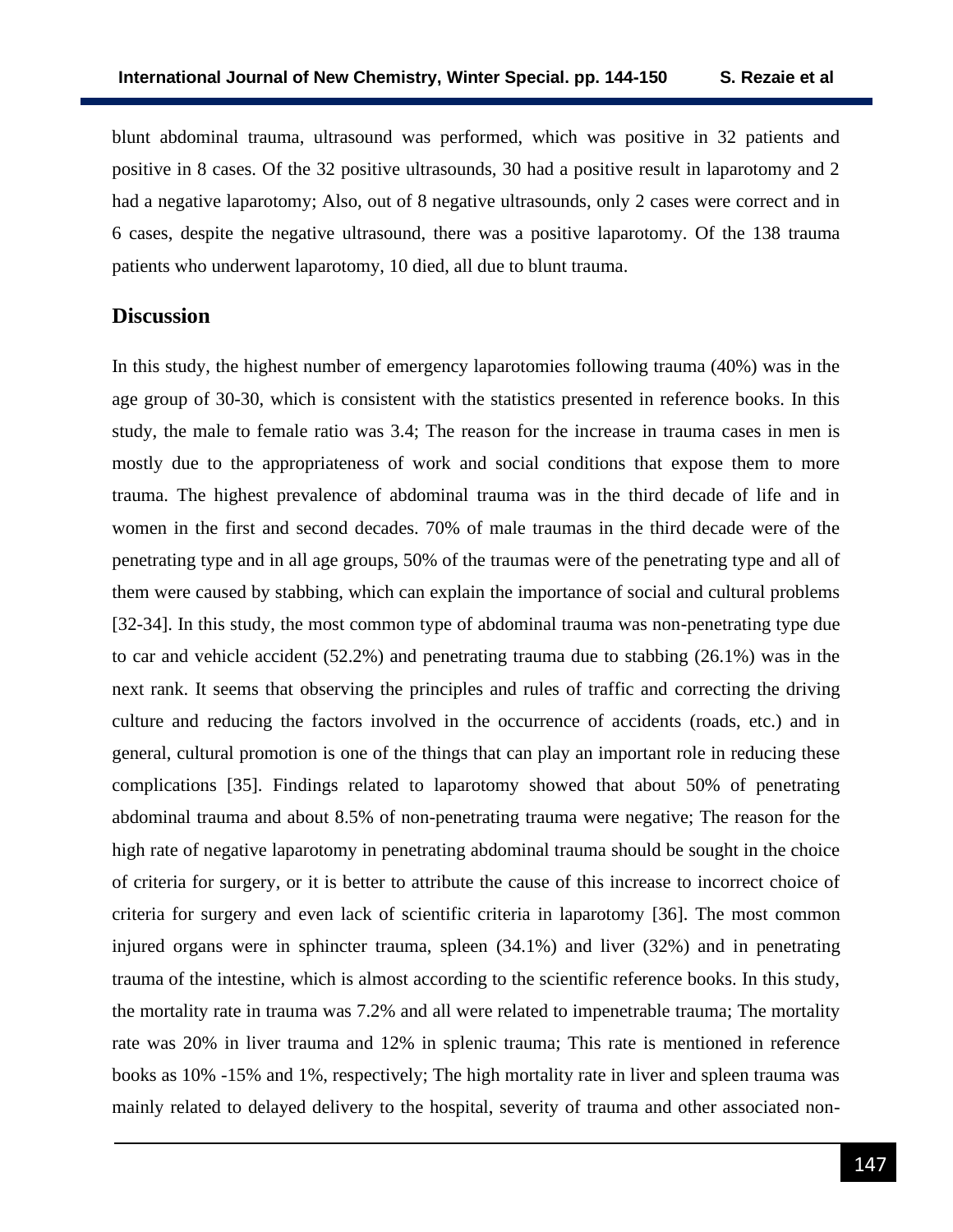abdominal limb injuries and the presence of associated internal diseases. Considering that no lavage and CT scan was performed in any of the patients and only abdominal TAP was performed in 8 cases and sonography was performed in 40 cases, it can be said that the decision to perform laparotomy was mostly based on the findings of physical examination. In the case of penetrating trauma, all patients who underwent hypotension based on clinical examination and had tenderness and guarding and underwent surgery did not have negative laparotomy, but in penetrating abdominal trauma, out of 42 cases, 4 had positive hypotension and 4 cases each had hypotension. There was no specific symptom in the other 38 cases and an exploratory laparotomy was performed due to the penetration of the wound, which was negative in 20 cases of laparotomy.

# **Conclusion**

According to the findings of this study and according to scientific and reference books, the need for strict observance of surgical indications in trauma is emphasized and the observance of these scientific matters should not be limited to educational centers but can be implemented in all medical centers, both educational and non-educational. On the other hand, the age group with trauma is mainly the active and efficient group of human resources and the cause of trauma (accident and stabbing) that caused laparotomy in most patients is one of the important findings of this study that should attract the attention of relevant officials. By adopting appropriate methods, we can see the reduction of these problems and complications.

#### **References**

- [1]. K. Solo, S. Lavi, C. Kabali, G. N. Levine, A. Kulik, A. A. John-Baptiste, S. E. Fremes, J. Martin, J. W. Eikelboom, M. Ruel, bmj., 367(2019)
- [2]. K. Hashemzadeh, M. Dehdilani, M. K. Gol, Int J Womens Health Reprod Sci., 9:69(2021)
- [3]. W. Q. Ma, X. J. Sun, Y. Wang, X. Q. Han, Y. Zhu, N. F. Liu, Obesity reviews., 19:1236(2018)
- [4]. W.-Q. Ma, Y. Wang, X.-J. Sun, X.-Q. Han, Y. Zhu, R. Yang, N.-F. Liu, Coronary artery disease., 30:367(2019)
- [5]. W. Wang, X. Zhou, X. Liao, B. Liu, H. Yu, Journal of anesthesia ., 33:543(2019)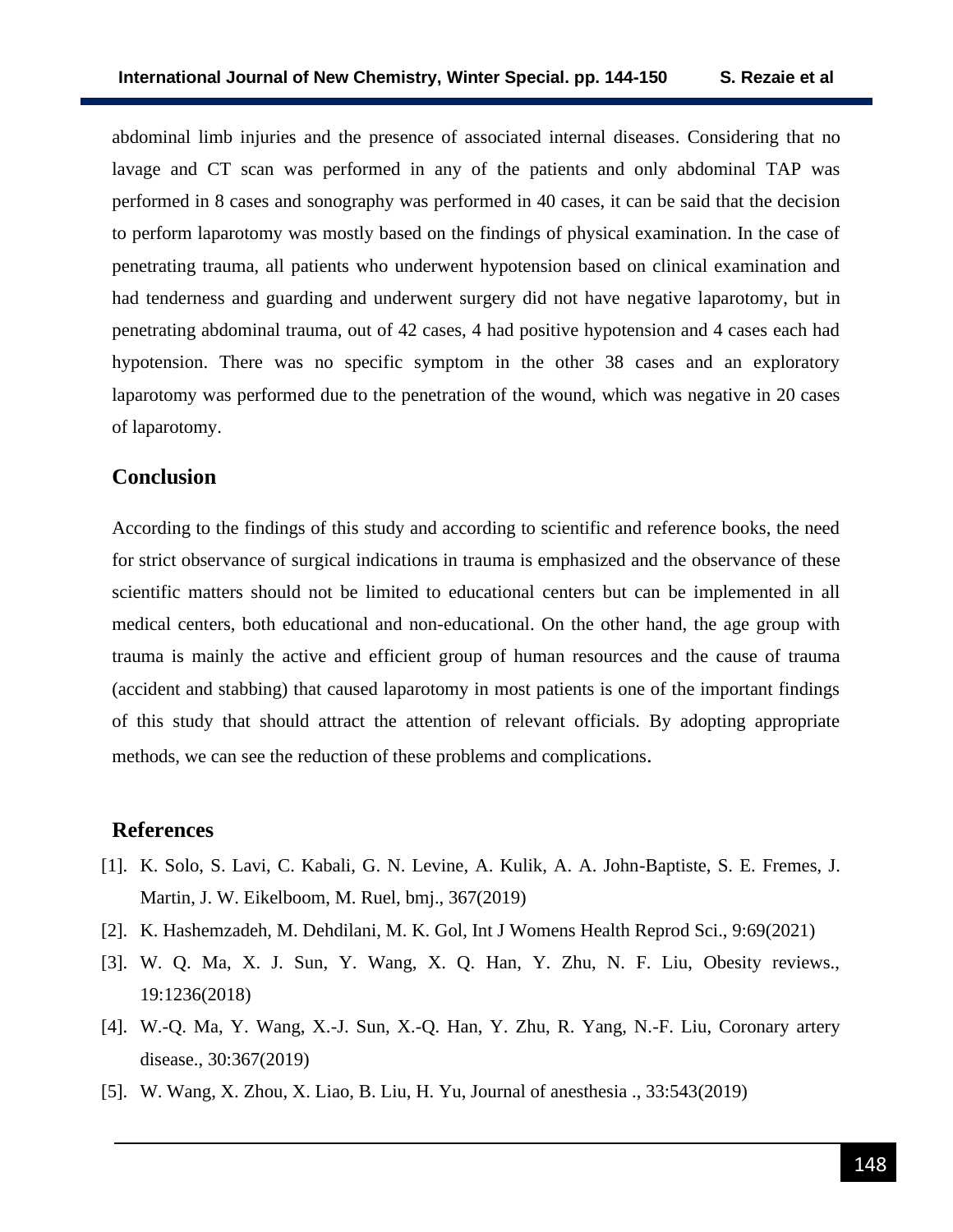- [6]. M. Dehdilani, M. K. Gol, K. Hashemzadeh, Crescent Journal of Medical and Biological Sciences., 6:350(2019)
- [7]. M. Jannati, M. R. Navaei, L. G. Ronizi, Journal of Family Medicine and Primary Care., 8:2768(2019)
- [8]. L. Melly, G. Torregrossa, T. Lee, J.-L. Jansens, J. D. Puskas, Journal of thoracic disease., 10:1960(2018)
- [9]. K. Hashemzadeh, M. Dehdilani, M. K. Gol, International Journal of Women's Health and Reproduction Sciences., 8:406(2020)
- [10]. M. Correa-Rodríguez, M. Abu Ejheisheh, N. Suleiman-Martos, M. J. Membrive-Jiménez, A. Velando-Soriano, J. Schmidt-RioValle, J. L. Gómez-Urquiza, Journal of clinical medicine., 9: 909(2020)
- [11]. N. A. Smart, G. Dieberg, N. King, Journal of the American College of Cardiology**.**, 71: 983(2018)
- [12]. T. M. Kieser, D. P. Taggart, Journal of Cardiac Surgery., 33: 219-(2018)
- [13]. K. Hashemzadeh, M. Dehdilani, M. K. Gol, **Crescent Journal of Medical and Biological Sciences.,** 5: 517(2019)
- [14]. S. M. A. Hussain, A. Harky, International Journal of Medical Reviews**.,** 6: 1(2019)
- [15]. S. J. Head, M. Milojevic, J. Daemen, J.-M. Ahn, E. Boersma, E. H. Christiansen, M. J. Domanski, M. E. Farkouh, M. Flather, V. Fuster, The Lancet**.,** 391: 939(2018)
- [16]. A. Jedariforoughi, Doctmedico Journal 2(2):201 (2022)
- [17]. A. Johnson, A. Brous, A. Samimi, Advanced Journal of Chemistry Section B., 4(2):124 (2022)
- [18]. H. Mirjalili, H. Amani, A. Ismaili, MM. Fard, A. Abdolrazaghnejad, Journal of Medicinal and Chemical Sciences 5(2):204 (2022)
- [19]. R. Alimoradzadeh, N. Moosavi, A. Karimkoshteh, Z. Sadeghi, MM. Fard, A. Ismaili, Chemical Methodologies 6(3):166 (2022)
- [20]. A. Jedariforoughi, Doctmedico Journal 2:180 (2022)
- [21]. A. Samimi, M. Samimi, Journal of Engineering in Industrial Research., 2 (1): 1 (2021)
- [22]. B. Mahmoodiyeh, S. Etemadi, A. Kamali, S. Rajabi, M. Milanifard, Annals of the Romanian Society for Cell Biology, 2559 (2021)